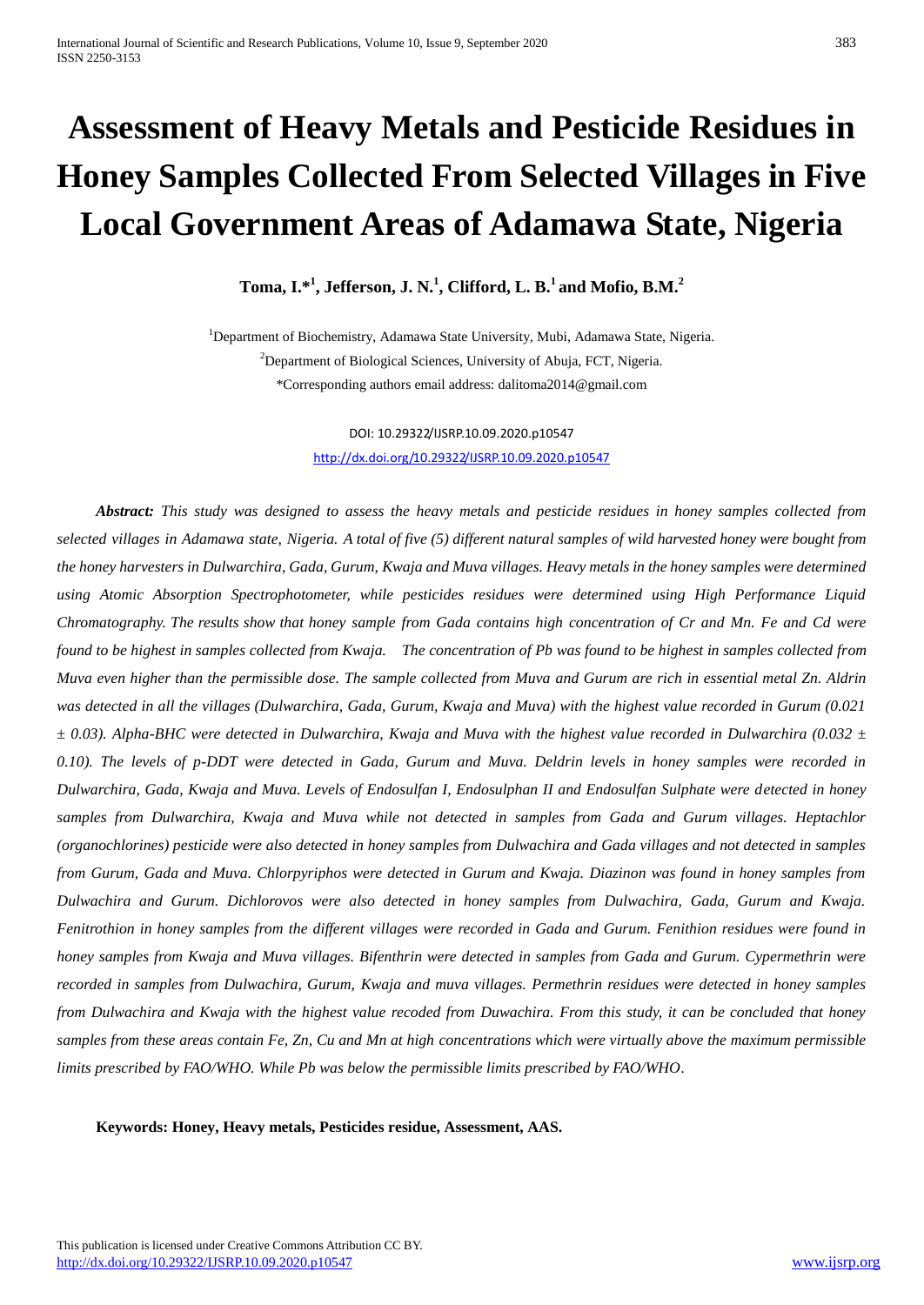#### **Introduction**

Recent clinical and epidemiological studies show that honey may act as an important mediator of human health (Khalil and Sulaiman, 2010; Eteraf-Oskouei, and Najafi, 2013; Samarghandian *et al*., 2017; Cianciosi *et al*., 2018; Nguyen *et al*., 2019). Honey is a natural substance which has been used as a sweetener for thousands of years, is produced by honey bees (*Apis mellifera* and *Apis dorsata fabricious*) from the nectars of plants. Its chemical consumption is influenced by its botanical origin, mode of processing, seasons, and environmental conditions (Cianciosi *et al*., 2018; Khan *et al.,* 2017). Honey is not only considered as food or a sweetener, its consumption has long been regarded as having beneficial effects on human health, as described in early Greek, Roman, Vedic, and Islamic texts (Hossen *et al.,* 2017).

In addition, more recent in vitro and in vivo studies have confirmed that honey possesses a range of antioxidant, antimicrobial, antiviral, anticancer, and antidiabetic properties, and it has been shown to demonstrate protective activities on the nervous, cardiovascular, gastrointestinal, and respiratory systems (Khalil and Sulaiman, 2010; Eteraf-Oskouei, and Najafi, 2013; Samarghandian *et al*., 2017; Cianciosi *et al*., 2018). It has been found that the effect of honey on the cardiovascular system depends on the bioavailability of various phytochemical compounds, and on their methods of absorption and metabolization (Cianciosi *et al*., 2018). Honey has some myriad health benefit as it could be used to treat coughs and sleep difficulty in children associated with childhood upper respiratory tract infection (Punch newspaper, 2020). Cenat *et al*. (2015), reported that honey has variation in taste, colour, and smell depending on the nectars of flowers, and the content of various plant pigments, especially carotenoids. (Khalil and Sulaiman, 2010) also described a correlation between colors. Honey is produced almost all over the world, with global production estimated to be approximately 1.2 million tons (Bogdanov *et al*., 2008).

The main source of heavy metal concentration in honey has been traced to the soil; being transported to honey plants via the root system, passing to the nectar and eventually to the honey produced by the bees (Stankovska *et al*., 2008). However, there is evidence that the presence of heavy metals in honey can emanate from anthropogenic factors (Bogdanov, 2006). Heavy metals originate from two primary sources; natural sources and anthropogenic sources including metalliferous mining and industries, agrochemicals and mineral fertilizers, vehicle exhaust, sewage sludge and industrial wastes (Jiao *et al.,* 2015). According to (Aljedani, 2017) although the metals poison the bodies of honey bees, the honey bees are still able to travel great distances in the search for food and may not die directly from the poisoning of these metals. The metals, however, accumulate in their bodies helping them to play the role of detecting heavy metals in the environment. The evaluation of heavy metals content in honey has a twofold significance: the former one lies in the toxicity of these metals, with the consequent necessity to develop adequate analytical procedures for their monitoring; the latter one is suggested by the possibility of using bees and their products as bio-indicator.

Chemical pesticides are conventionally synthetic materials that directly kill or inactivate the pest (Rama *et al*., 2011). Depending on their chemical properties they can enter the organism, bio accumulate in food chains and consequently influence also human health (PAN Europe, 2010). Pesticides use is usually accompanied with deleterious environmental and public health effects. Pesticides hold a unique position among environmental and public health effects. Pesticides hold a unique position among environmental contaminants due to their high biological activity and toxicity (acute and chronic). Although some pesticides are described to be selective in their modes of action, their selectivity is only limited to test animals. Thus pesticides can be best described as biocides i.e., capable of harming all forms of life other than the target pest (Zacharia, 2011).

#### **MATERIALS AND METHOD**

#### **Equipments**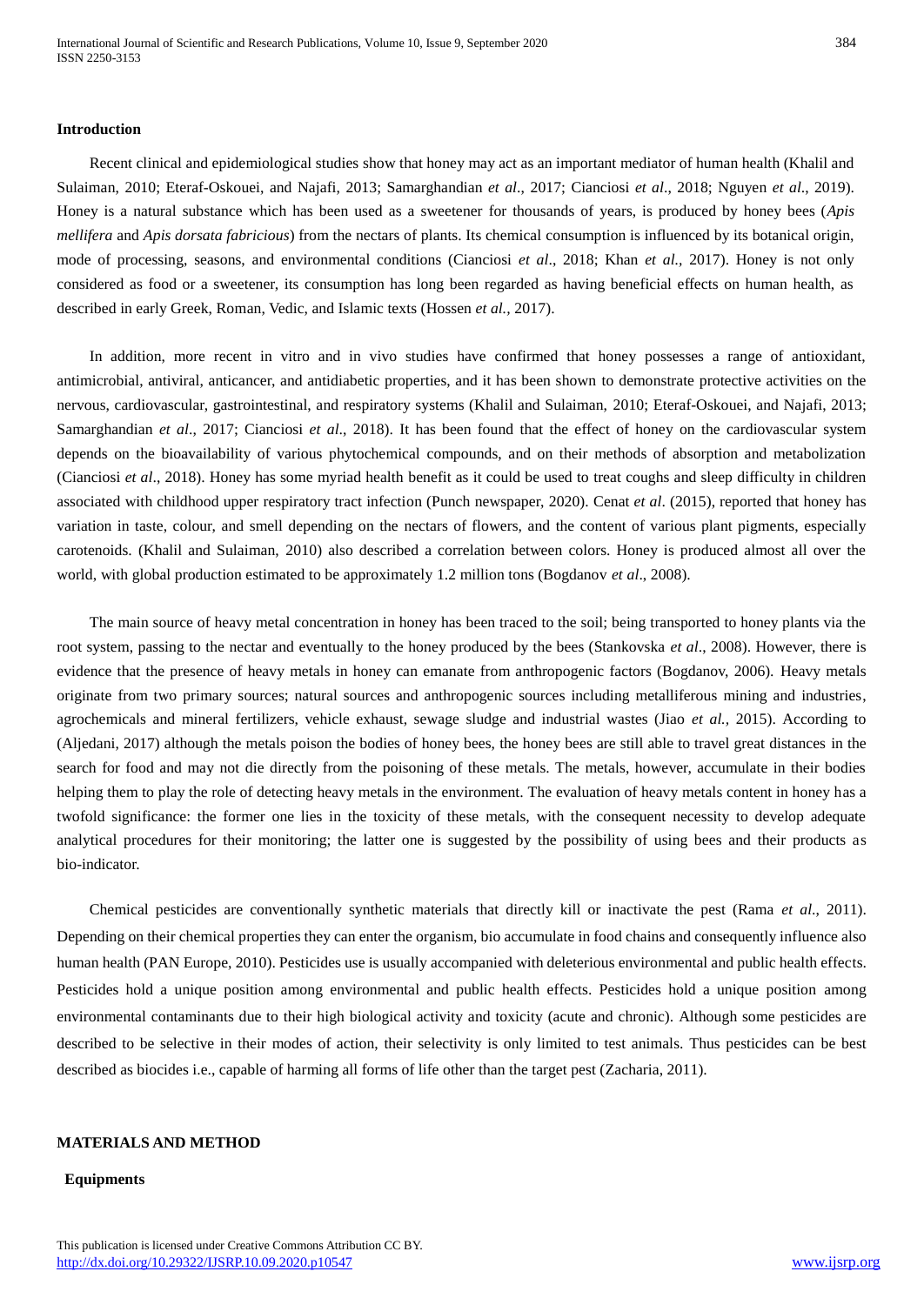Refrigerator, Analytical balance, Auto sampler G4513A, High Performance Liquid Chromatography (HPLC), Atomic absorption spectrophotometer (AAS).

## **Chemicals**

- Concentrated  $HNO<sub>3</sub>$ ,  $H<sub>2</sub>O<sub>2</sub>$  and  $H<sub>2</sub>SO<sub>4</sub>$ .
- Deionized water
- Hydroquinone 1, 10-phenanthroline hydrate.
- Sodium acetate trihydrate
- Ferrous ammonium sulfate hexahydrate

# **Collection of Samples**

A total of five (5) different natural samples of wild harvested honey were bought from the honey harvesters in the different Metropolis. One hundred grams (100 g) each of the samples was stored in cleaned labeled glass jars, kept at room temperature and in the dark until analysis.

# **Determination of Heavy Metals in Honey**

Five grams (5g) of the honey was weighed using an analytical balance, transferred into a beaker, digested using oxi-acidic mixture of NO<sub>3</sub>/H<sub>2</sub> O<sub>2</sub> and filtered into a 50ml volumetric flask. This mixture was heated up to 120 $^{\circ}$ C for 3hr and brought to a volume of 25ml with deionized water. The blank digestions were repeated using the same procedure (AOAC. 1985; Mbiri *et al*., 2011). Blanks were prepared to check for background contamination by the reagents used. For quality assurance, honey samples were digested thrice along with blanks to minimize error. All reagents were of analytical reagent grade. Double distilled deionized water (Milli-Q Millipore 18.2 MΩ-cm resistivity) was used for all dilutions. The instrument was calibrated with a series of standard solutions supplied by a reputable company. Also, all metal content determinations were performed with five replications. The digested honey samples were analyzed for the heavy metals (Cd, As, Pb, Cu, Ni, Mn, Cr and Zn) using atomic absorption spectrophotometer.

# **Pesticides Analysis**

Five (5) samples of row honey was obtained from five selected villages from bee farmers of five different local government areas of Adamawa state Nigeria. The extraction and purification of the pesticides (organochlorine, organophosphate and pyrethroid) residues from the honey samples prior to instrumental analysis was carried out based on the procedure described by Lehotay *et al., (*2005). Five (5) grams of honey sample was taken and dissolved in 10 ml of de-ionized water. 10ml of acetonitrile acidified with acetic acid was added, 1.0 g sodium acetate and 4.0 g anhydrous magnesium sulphate was shacked for at least a minute. And further shaken vigorously for another one minute. Following the centrifugation at 4,000 rpm for 2 minutes, 6 ml of the extract was transferred into 15 ml glass tube containing 0.4 g primary and secondary amine (PSA) sorbent and 0.6 g anhydrous magnesium sulphate. The formed mixture was vigorously shaken for 1 minute and centrifuged at 4000 rpm for 2 minutes. The residue was dissolved in 2 ml of injection standard and passed through a 0.50 μm sized pore filter and quantified by HPLC.

## **RESULTS AND DISCUSSION**

Table 1 shows the results of heavy metals results in honey samples collected from different villages in Adamawa State. Concentration of metals in honey sample from Gada contains high concentration of Cr and Mn. Highest concentration of Cu was recorded in samples from Dulwachira. Iron an essential element was highest in samples from Kwaja. Cd a non-essential element was highest in samples collected from Kwaja. The poisonous metal Lead (a non-essential element) was found to be highest in samples collected from Muva higher than the permissible dose. The sample collected from Muva and Gurum are rich in essential metal Zn. Concentration of Cd was slightly higher than the permissible range in this sampled.

Naturally, lead is found in the earth's crust and has been associated with illness in children and adult especially cardiovascular related diseases. Acute lead poisoning in humans causes severe damage in the kidneys, liver, brain, reproductive system and central nervous system, and even causes death (Dhahir and Hemed, 2015). Lead (Pb) residues in food are mostly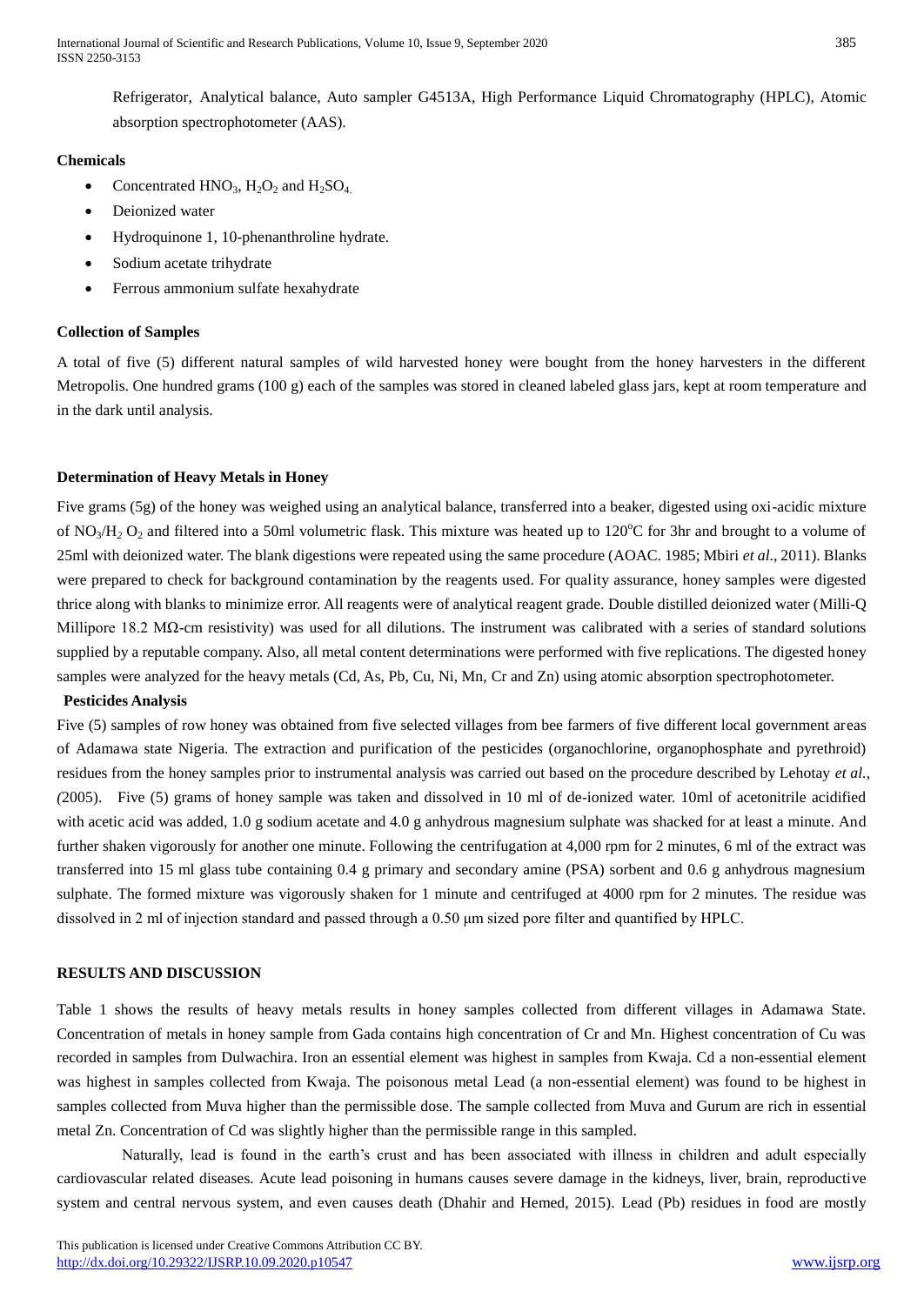International Journal of Scientific and Research Publications, Volume 10, Issue 9, September 2020 386 ISSN 2250-3153

linked to human activities such as farming, industrial and vehicular emissions and storage places. In this study, lead concentration in the honey samples was below the tolerable dose. The presence of lead may be due to the frequent farming activities and heavy vehicular emissions from the study area. Lead (Pb) in this study happens to be in little concentration than Cd, Cr, Zn, Cu, Mn, and Fe respectively. All the trace elements detected were below the permissible limits of  $\langle 50 \text{mg/g} \rangle$ . The number of different minerals and heavy metals in honey may be largely dependent on the soil composition, as well as various types of floral plants, because minerals are transported into plants through the roots and are passed to the nectar and finally into the honey produced from it (Chukwujindu *et al*. 2015). Also, the beekeeping practices, environmental pollution, and honey processing also contribute to the diversified mineral content found to be present in honey (Pohl, 2009). Another key trace mineral detected in both honey sample is Manganese, which acts as co-factor for up to 300 enzymes most of which are related to antioxidant reactions. Manganese deficiency contributes to aging and age-related disorders (Huskisson *et al*., 2007).

Manganese is required by the body for enzyme functioning, nutrient absorption, wound healing bone development. The element manganese deficiency results in poor bone growth, joints pains and related fertility problems. The results of Mn obtained in this study is contrary to the work of Chukwujindu *et al*. (2015) who reported highest concentrations of Mn (31.75 mg/kg) in honey samples from Calabar. Some other benefits of manganese include; preventing anemia, alopecia, alleviating premenstrual syndrome, epileptic seizures and antioxidant protection. Mn may also be contained in foods such as, whole grains, beans, nuts, okra and cocoa. Mn is one of the most abundant metals in the soil and normally occurs as oxides and hydroxides. Its effects in the body mostly occur in the respiratory tract and the brains. Some symptoms of manganese poisoning include; forgetfulness and hallucination. Manganese causes Parkinson disease and impotency in men when exposed for a longer time. The elevated levels of Mn in the honey samples from the study areas may be due its presence in the dust through the air, industrial activities, burning fossil fuels and the surface waters. The study also reported the pollution of Cu in the honey samples. Other heavy metals detected in the honey from the Dulwachira, Gada, Gurum, Kwaja and Muva includes Cd, Cr, Zn, Cu and Fe. The presence of these toxic metals in honey samples is an evidence of some micro polluting agents in the environment.

Most elements detected from honey samples are useful for good health at optimum concentrations, especially when they originate from plant or organic source, rather than that of inorganic and metallic source. They will have five times the specific gravity of water and become toxic. At this stage they are referred to as heavy metals. Which are known to be toxic or poisonous at low concentration because of their tendency to accumulate in living organism. Thereby leading to toxicity in humans. The toxicity occurs due to the inability of the heavy metal to be metabolized by the body, leading to accumulation in human or animal soft tissues without being fully inactivated or destroyed (Ajibola *et al*., 2012). Health problems caused by heavy metals include headaches, metabolic abnormalities, respiratory disorders, nausea, and vomiting. For instance, lead can cause damage to the brain, kidney, nervous system, and red blood cells (Chukwujindu *et al*. 2015).

| <b>Parameters</b> | <b>Dulwarchira</b>            | Gada                  | Gurum                         | Kwaja              | <b>Muva</b>                |
|-------------------|-------------------------------|-----------------------|-------------------------------|--------------------|----------------------------|
| <b>Chromium</b>   | $0.013 \pm 0.01^a$            | $0.019 \pm 0.01^a$    | $0.013 \pm 0.02^a$            | $0.015 \pm 0.01^a$ | $0.012 \pm 0.01^a$         |
| Copper            | $0.55+0.30^b$                 | $0.43 \pm 0.10^a$     | $0.12 + 0.10^{\circ}$         | $0.31 + 0.10^d$    | $0.43 \pm 0.03^{\text{a}}$ |
| <b>Iron</b>       | $1.11 + 0.50^{\circ}$         | $1.21 + 0.15^{\circ}$ | $1.81 + 0.50^a$               | $1.92+0.13^a$      | $1.71 \pm 0.10^a$          |
| Cadmium           | $0.022 \pm 0.01$ <sup>d</sup> | $0.042 \pm 0.01^a$    | $0.042 \pm 0.03^{\text{a}}$   | $0.052 \pm 0.03^b$ | $0.050 \pm 0.01^b$         |
| Lead              | $0.012 + 0.01^a$              | $0.013 + 0.01a$       | $0.012 + 0.01^a$              | $0.012 + 0.01^a$   | $0.016 \pm 0.01^a$         |
| Zinc              | $2.46 \pm 0.30^a$             | $2.12 \pm 0.10^a$     | $3.21 \pm 0.13^b$             | $3.06 \pm 0.15^b$  | $3.56 \pm 0.10^{\circ}$    |
| <b>Manganese</b>  | $6.35 \pm 0.540^a$            | $13.15 \pm 0.53^b$    | $12.63 \pm 0.51^{\mathrm{b}}$ | $8.06 + 0.14^a$    | $8.76 \pm 0.15^{\text{a}}$ |
|                   |                               |                       |                               |                    |                            |

**Table 1: Heavy Metals residues in the Honey Samples (µg/kg)**

Values are mean  $\pm$  SD. Values with the same superscript are statistically not significant (p<0.05)

Table 2: shows the results of organochlorines pesticides residues in honey samples from different locations in Adamawa State.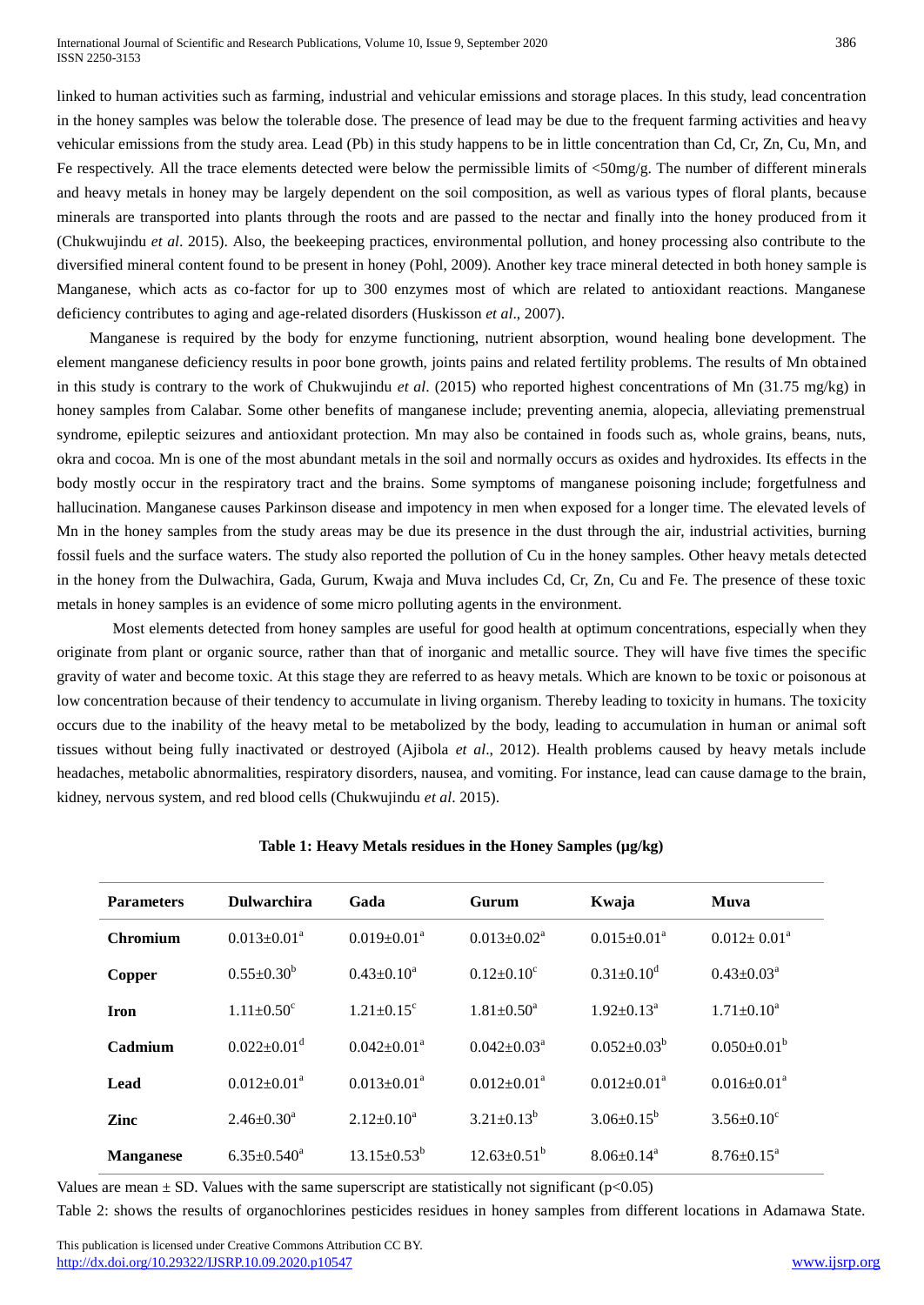Aldrin was detected in all the villages (Dulwarchira, Gada, Gurum, Kwaja and Muva) with the highest value recorded in Gurum (0.021  $\pm$  0.03). Alpha-BHC were detected in Dulwarchira, Kwaja and Muva with the highest recorded in Dulwarchira (0.032  $\pm$ 0.10). The levels of p-DDT were detected in Gada, Gurum and Muva. Deldrin levels in honey samples were recorded in Dulwarchira, Gada, Kwaja and Muva. Levels of Endosulfan I, Endosulphan II and Endosulfan Sulphate were detected in honey samples from Dulwarchira, Kwaja and Muva while not detected in samples from Gada and Gurum villages. Heptachlor (organochlorines) pesticide were also detected in honey samples from Dulwachira and Gada villages and not detected in samples from Gurum, Gada and Muva.

Table 3 shows the organophosphates pesticides residues in honey samples from different villages of Adamawa State. Chlorpyriphos were detected in Gurum and Kwaja with Gurum having the highest value  $(0.0030 \pm 0.011)$ . Diazinon were found in honey samples from Dulwachira and Gurum the highest being recorded in sample from Gurum. Dichlorovos were also detected in honey samples from Dulwachira, Gada, Gurum and Kwaja with the highest value recorded at Gada (0.0034  $\pm$  0.001). Fenitrothion in honey samples from the different villages were recorded in Gada and Gurum with the highest value recorded in samples from Gada (0.0034  $\pm$  0.001). Fenithion residues were found in honey samples from Kwaja and Muva villages with the same concentration.

| <b>Pesticides</b>          | <b>Dulwachira</b>             | Gada               | Gurum                       | Kwaja                         | Muva               |
|----------------------------|-------------------------------|--------------------|-----------------------------|-------------------------------|--------------------|
| <b>Organochlorines</b>     |                               |                    |                             |                               |                    |
| <b>Aldrin</b>              | $0.025 \pm 0.10^a$            | $0.013 \pm 0.01^b$ | $0.021 \pm 0.03^a$          | $0.015 \pm 0.01^b$            | $0.011 \pm 0.01^b$ |
| Alpha-BHC                  | $0.032 \pm 0.10^b$            | ND                 | ND                          | $0.012 \pm 0.01^a$            | $0.012 \pm 0.01^a$ |
| o, P-DDT                   | <b>ND</b>                     | $0.012 \pm 0.01^a$ | $0.012 \pm 0.03^{\text{a}}$ | ND                            | $0.013 \pm 0.02^a$ |
| <b>Deldrin</b>             | $0.025 \pm 0.30^a$            | $0.013 \pm 0.01^b$ | ND                          | $0.011 \pm 0.03^b$            | $0.013 \pm 0.01^b$ |
| Endosulfan I               | $0.011 \pm 0.01^a$            | ND                 | ND                          | $0.015 \pm 0.05^{\text{a}}$   | $0.012 \pm 0.02^a$ |
| <b>Endosulfan II</b>       | $0.015 \pm 0.03^b$            | ND                 | <b>ND</b>                   | $0.012 \pm 0.01^b$            | $0.013 \pm 0.03^b$ |
| <b>Endosulfan Sulphate</b> | $0.014 \pm 0.01$ <sup>a</sup> | ND                 | <b>ND</b>                   | $0.013 \pm 0.01$ <sup>a</sup> | $0.013 \pm 0.01^a$ |
| Heptachlor                 | $0.014 \pm 0.03^b$            | $0.011 \pm 0.01^b$ | <b>ND</b>                   | ND                            | <b>ND</b>          |

## Table 2: Organochlorines pesticides residues in the Honey Samples ( $\mu$ g/kg)

Values are mean  $\pm$  SD. Values with the same superscript are statistically not significant ( $p$ <0.05). ND = Not Detected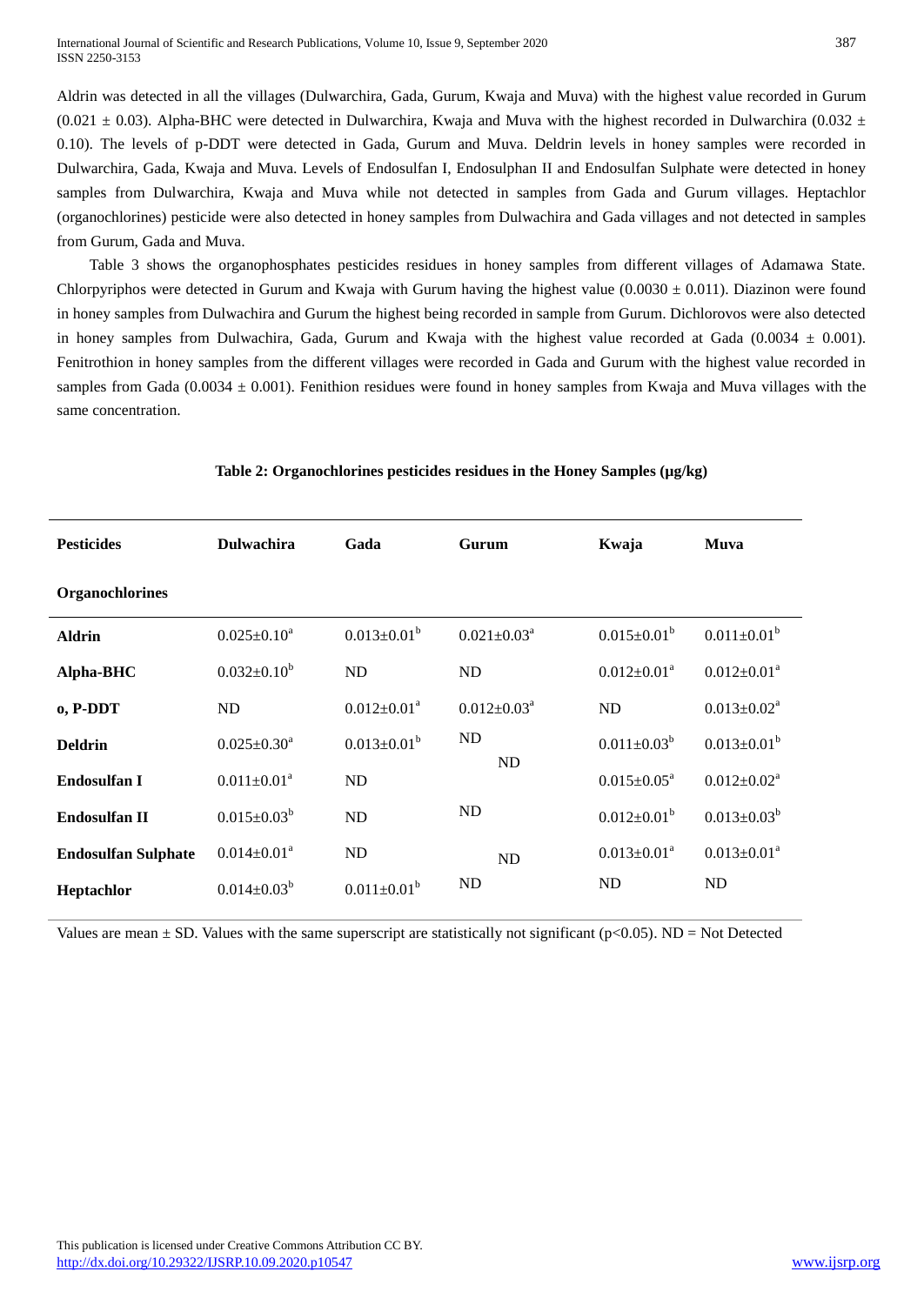| <b>Pesticides</b>    | <b>Dulwachira</b>    | Gada                 | Gurum                           | Kwaja                           | Muva                 |
|----------------------|----------------------|----------------------|---------------------------------|---------------------------------|----------------------|
| Organophosphates     |                      |                      |                                 |                                 |                      |
| <b>Chlorpyriphos</b> | <b>ND</b>            | ND                   | $0.0030 \pm 0.011$ <sup>a</sup> | $0.0022 \pm 0.001^b$            | ND                   |
| <b>Diazinon</b>      | $0.0011 \pm 0.001^a$ | ND                   | $0.0023 \pm 0.001^b$            | ND                              | ND                   |
| <b>Dichlorovos</b>   | $0.0022 \pm 0.001^a$ | $0.0034 \pm 0.001^b$ | $0.0033 \pm 0.010^b$            | $0.0012 \pm 0.001$ <sup>c</sup> | ND.                  |
| Fenitrothion         | ND                   | $0.0034 \pm 0.001^b$ | $0.0011 \pm 0.001^a$            | ND                              | ND                   |
| <b>Fenthion</b>      | ND                   | ND                   | ND                              | $0.0012 \pm 0.001^a$            | $0.0012 \pm 0.001^a$ |

# **Table 3: Organophosphates pesticides residues in the Honey Samples (µg/kg)**

Values are mean  $\pm$  SD. Values with the same superscript are statistically not significant ( $p$ <0.05). ND = Not Detected

Table 4 shows the pyrethroids pesticides residues in honey samples collected from different villages in Adamawa State. Bifenthrin were detected in samples from Gada and Gurum. Cypermethrin were recorded in samples from Dulwachira, Gurum, Kwaja and muva villages. Permethrin residues were detected in honey samples from Dulwachira and Kwaja with the highest value recoded from Duwachira.

The pesticides analysis was carried out for determination of different classes of compounds (organochlorines, organophosphates and pyrethroids). The result showed the presence of residual concentration in all honey samples. This is contrary to the results obtained by Bogdanov, (2006) who reported no measurable residues of insecticides in honey. The results were compared with the maximum residue limits (MRLs) for pesticides in honey (EC, 2005, Darko *et al*., 2017). The MRLs for pesticides in honey were adopted from European MRL due to lack of available MRL for honey in Codex ~ 1409. The results from this study agrees with several studies detecting residual level of pesticides in honey (Bwatanglang *et al*., 2019). Bwatanglang *et al*. (2019) reported residual levels of pesticides in honey samples collected alon Mbu-Yola road Adamawa State. Pesticide residues in honey samples collected from Hong and Mubi, Adamawa State was also reported by (Bwatanglang *et al*., 2019) similar to this study. Panseri *et al*. (2014) reported the presence of organochlorines pesticides in honey samples. Several investigations conducted on different types of honey through various analytical methods (Buldini *et al*., 2001; Zhu *et al*., 2008; Zhang *et al*., 2011; Blasco *et al*., 2011) showed the presence of pyrethrins and pesticides in honey from India (Mukherjee, 2009) and Spain (Herrera *et al*., 2005), respectively. In another study on honey from Spain and Portugal, residues of 42 different pesticides were examined (Blasco *et al*., 2003; Blasco *et al*., 2004) and most of the compounds found were organochlorines, like gamma-HCH, HCB and its isomers α-HCH and β-HCH, with concentrations ranging from 0.03 to 4.31 mg kg-1, but most of them were below 0.5 mg kg-1.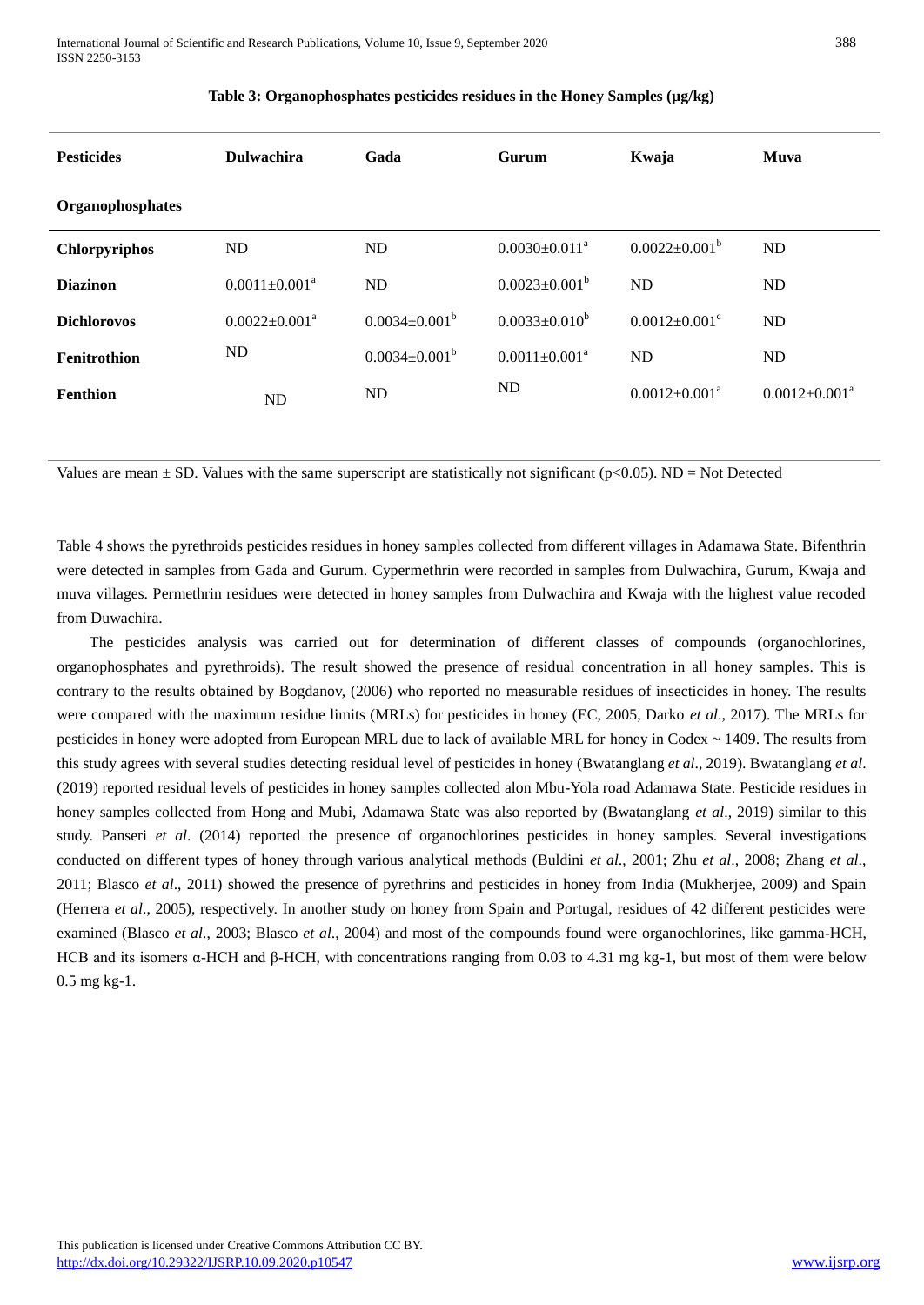International Journal of Scientific and Research Publications, Volume 10, Issue 9, September 2020 390 ISSN 2250-3153

| <b>Pesticides</b>  | <b>Dulwarchira</b>              | Gada                 | Gurum                           | Kwaja                         | Muva                 |
|--------------------|---------------------------------|----------------------|---------------------------------|-------------------------------|----------------------|
| <b>Pyrethroids</b> |                                 |                      |                                 |                               |                      |
| <b>Bifenthrin</b>  | ND                              | $0.0021 \pm 0.001^a$ | $0.012 \pm 0.001$ <sup>a</sup>  | <b>ND</b>                     | ND                   |
| Cypermethrin       | $0.0012 \pm 0.003^{\text{a}}$   | <b>ND</b>            | $0.0100 \pm 0.001$ <sup>a</sup> | $0.0012 \pm 0.001^a$          | $0.0012 \pm 0.001^a$ |
| <b>Permethrin</b>  | $0.0031 \pm 0.001$ <sup>a</sup> | ND                   | $0.0023 \pm 0.001$ <sup>a</sup> | $0.0026 \pm 0.003^{\text{a}}$ | ND                   |

## **Table 4: Pyrethroids pesticides residues in the Honey Samples (µg/kg)**

Values are mean  $\pm$  SD. Values with the same superscript are statistically not significant (p $<0.05$ )

## **CONCLUSION**

From this study, it can be shown that Iron (Fe), Zinc (Zn), and Copper (Cu) and Manganese (Mn) reported high concentrations which were virtually above the maximum permissible limits while Lead (Pb) was below the permissible limit as prescribed by FAO/WHO. Their high presence in the honey was probably due to the proximity of agricultural pesticides, emissions, use of fertilizers and the frequent cultivation of crops such as corn. Other heavy metals residues such as Cr and Cd were low and within the permissible limits proposed by WHO/FAO.

# **CONSENT**

It is not applicable.

#### **ETHICAL APPROVAL**

It is not applicable.

#### **ACKNOWLEDGEMENT**

The authors are grateful to Laboratory Technologists, in person of Mr. Iliya Kaigama from Department of Pure and Applied Chemistry, Adamawa State University, Mubi for his professional guide for the success of the research.

## **COMPETING INTERESTS**

Authors have declared that no competing interests exist.

#### **REFERENCES**

- [1] Abdulwahid Ajibola1, Joseph P Chamunorwa and Kennedy, H Erlwanger (2012). *Nutraceutical values of natural honey and its contribution to human health and wealth.*
- [2] Aghamirlou, H. M., Khadem, M., Rahmani, A., Sadeghian, M., Mahvi, A. H., Akbarzadeh, A., & Nazmara, S. (2015). Heavy metals determination in honey samples using inductively coupled plasma-optical emission spectrometry. *Journal of Environmental Health Science and Engineering.* 13(1): 39.
- [3] Aljedani, D. M. (2017). Determination of Some Heavy Metals 3.and Elements in Honeybee and Honey Samples from Saudi Arabia. *Entomology Applied Science Letter*. 4(3): 1-11.
- [4] Blasco, C., Fernandez, M., Pena, A., Lino, C., Silveira, M. I., Font, G., Pico, Y. (2003). Assessment of pesticide residues in honey samples from Portugal and Spain. *Journal of Agricultural and Food Chemistry*. 51: 8132-8138.
- This publication is licensed under Creative Commons Attribution CC BY. <http://dx.doi.org/10.29322/IJSRP.10.09.2020.p10547> [www.ijsrp.org](http://ijsrp.org/) [5] Blasco, C., Fernandez, M., Pico, Y., Font, G. (2004). Comparison of solid-phase micro extraction and stir bar sorptive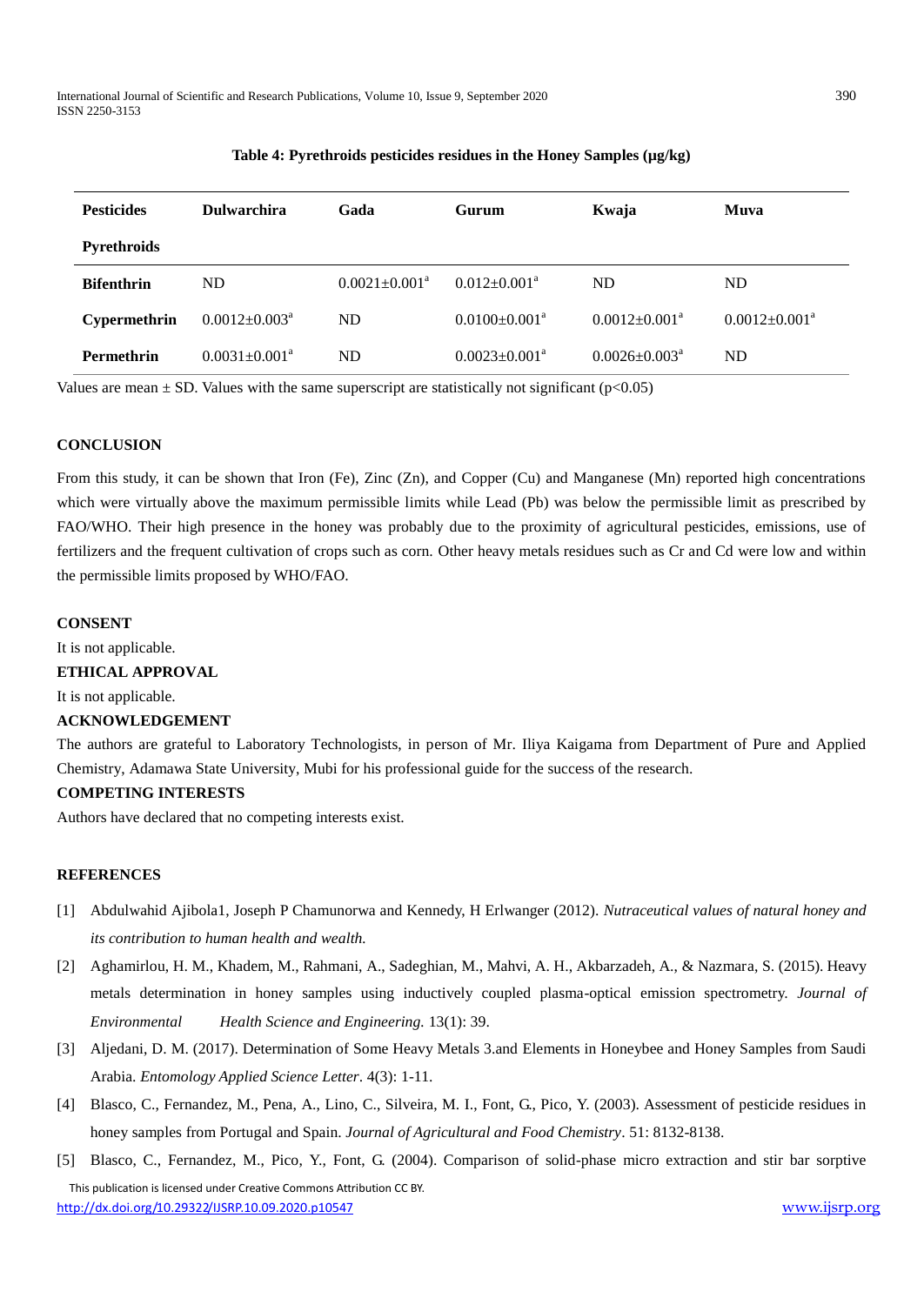extraction for determining six organophosphorus insecticides in honey by liquid chromatography-mass spectrometry. *Journal of Chromatography Analysis*. 1030: 77-85.

- [6] Blasco, C., Vazquez-Roig, P., Onghena, M., Masia A., Picó, Y. (2011). Analysis of insecticides in honey by liquid chromatography–ion trap-mass spectrometry. Comparison of different extraction procedures. *Journal of Chromatographic Analysis*. (1218): 4892- 4901.
- [7] Bogdanov, S. (2006). Contaminants of bee products. *Apidologie*. 37(1): 1–18.
- [8] Bogdanov, S., Jurendic, T., Sieber, R., Gallmann, P. (2008). Honey for nutrition and health: a review. *Journal of American Colloquium Nutrition. 27*: 677–689.
- [9] Buldini, P. L., Cavalli, S., Mevoli, A., & Lal Sharma, J. (2001). Ion chromatographic and voltammetric determination of heavy and transition metals in honey. *Food Chemistry*. 73: 487-495.
- [10] Bwatanglang, I. B., Musa, Y., Zira, S. P., Ishaya, B., & Bimba, J. D. (2019). Assessment of pesticides residues in Nigerian honey and their potential health risk on consumption. *International Journal of Chemical Studies*. 7(4): 1407-1413.
- [11] Cenet, M., Toroglu, S., Keskin, D. & Bozok, F. (2015). Pollen analysis and antimicrobial properties of honey samples sold in western turkey. *Pakistan Journal of zoology*. 47: 269-273.
- [12] Centers for Disease Control and Prevention (2007). Pesticides. *Cdc.gov*.
- [13] Chukwujindu, M. A., Iwegbuea, G. E., Obi-Iyekeb, G. O., Tesia, G. O., Francisca, I. B. (2015). Concentrations of selected metals in honey consumed in Nigeria. *International Journal of Environmental Studies*. 72(4): 713-722.
- [14] Cianciosi, D., Forbes-Hernández, T. Y., Afrin, S., Gasparrini, M., Reboredo-Rodriguez, P., Manna, P. P., Zhang, J., Lamas, L. B., Flórez, S. M., Toyos, P. A. (2018). Phenolic Compounds in Honey and Their Associated Health Benefits: *A Review. Molecules*. 23: 23-22.
- [15] Darko, G., Tabi, J. A., Adjaloo, M. K., Borquaye L. S. (2017). Pesticide Residues in Honey from the Major Honey Producing Forest Belts in Ghana. *Journal of Environmental and Public Health. DOI.org/10.1155/2017/7957431*
- [16] Dhahir, S. A., Hemed, A. H. (2015). Determination of Heavy Metals and Trace Element Levels in Honey Samples from Different Regions of Iraq and Compared with Other Kind. *American Journal of Applied Chemistry*. 3(3): 83-92.
- [17] Eteraf-Oskouei, T.; Najafi, M. (2013). Traditional and modern uses of natural honey in human diseases: A review. *Iranian Journal of Basic Medical Science.* 16: 731–742.
- [18] Frankel, S., Robinson, G. E., Berenbaum, M. R. (2015). Antioxidnat capacity and correlation characteristics of 14 unifloral honeys. *Journal of Apic. Research.*
- [19] Herrera, A., Perez-Arquillue, C., Conchello, P., Bayarri, S., Lazaro, R., Yagu, C., Arino, A. (2005). Determination of pesticides and PCBs in honey by solid-phase extraction cleanup followed by gas chromatography with electron-capture and nitrogen–phosphorus detection. *Analytical Bioanalysis Chemistry.* 381: 695-701.
- [20] Hossen, M.S.; Ali, M.Y.; Jahurul, M.H.A.; Abdel-Daim, M. M., Gan, S. H., Khalil, M. I. (2017). Beneficial roles of honey polyphenols against some human degenerative diseases: A review. *Pharmaceutical Report*. 69: 1194–1205.
- [21] Huskisson, E., Maggini, S., Ruf, M. (2007). The role of vitamins and minerals in energy metabolism and well-being. *Journal of International Medical Research*. 35: 277–289.
- [22] Jiao X, Teng Y, Zhan Y, Wu J, Lin X (2015) Soil Heavy Metal Pollution and Risk Assessment in Shenyang Industrial District, Northeast China. PLoS ONE 10(5):

 This publication is licensed under Creative Commons Attribution CC BY. <http://dx.doi.org/10.29322/IJSRP.10.09.2020.p10547> [www.ijsrp.org](http://ijsrp.org/)